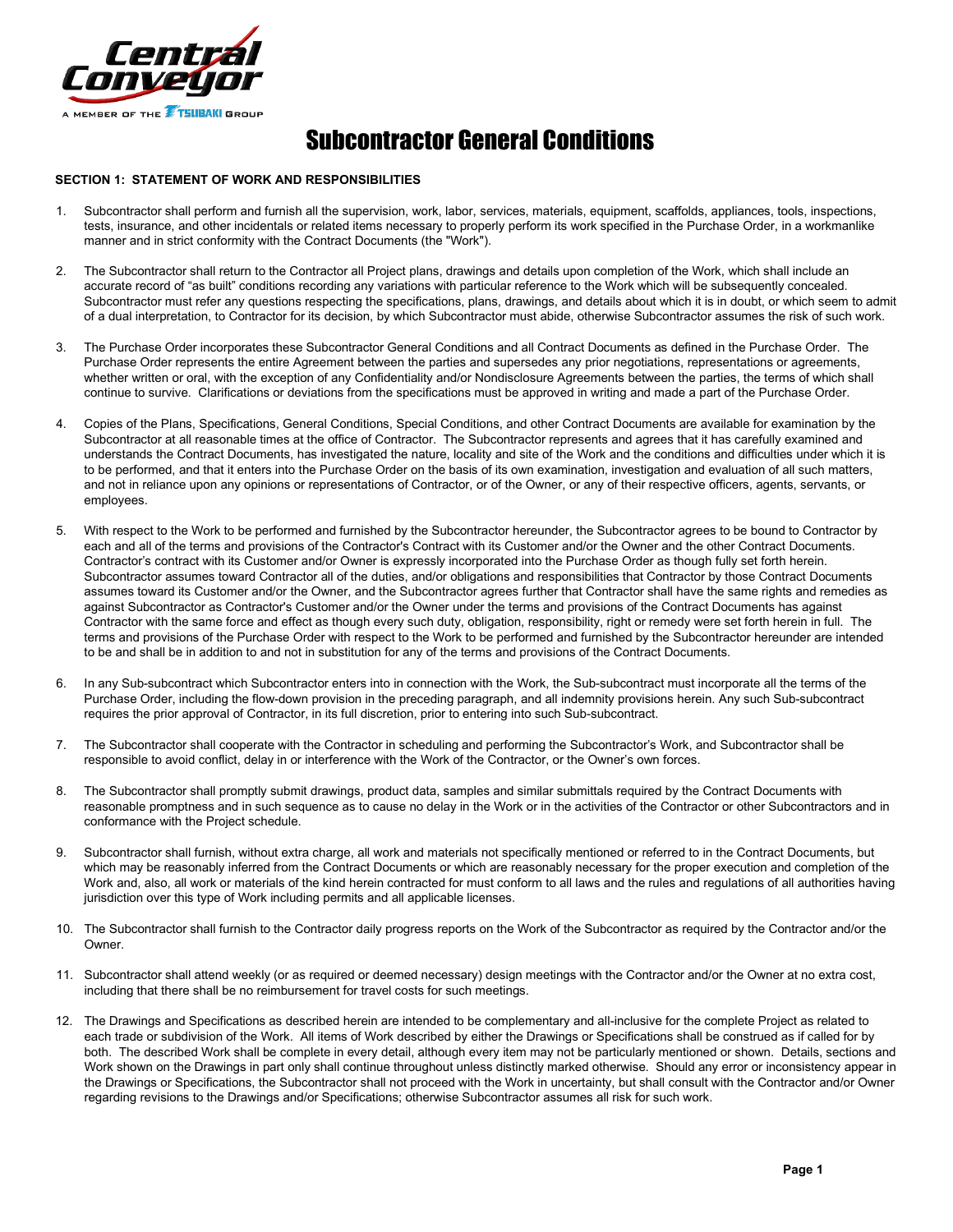Drawings, as required by the Specifications, shall be submitted by the Subcontractor to the Contractor in a form and number as required by the Owner. All Drawings shall be submitted in ample time to prevent delays or material deliveries. Drawings shall be submitted in the order in which the materials are needed without necessarily waiting for completion of all Drawings before submitting part of them for approval.

Drawings found to be inaccurate or otherwise in error shall be corrected by the Subcontractor responsible for the Work.

No changes shall be made on approved drawings without the written consent of the Contractor and/or Owner. The Contractor and/or Owner's approval of drawings and manufacturer's Drawings and Specifications is for general arrangement only, unless otherwise noted, and does not relieve the Subcontractor from full responsibility for the proper and correct execution of his Work. Where errors and omissions are discovered later, they must be made good by the Subcontractor irrespective of any prior approvals of the Contractor and/or Owner.

#### **SECTION 2: DEFINITIONS**

- 1. Terms defined in the Purchase Order, if any, shall be given the same meaning in these Subcontractor General Conditions, and vice versa.
- 2. "Contract Documents" shall be given the meaning as defined in the Purchase Order. In the event of any conflict or inconsistency in the provisions of any of the Contract Documents, those provisions shall be interpreted and enforced to provide Contractor with the greater quantity, higher quality or best performance referenced in such conflicting or inconsistent provisions, from Subcontractor.
- 3. "Contractor" shall be Central Conveyor Company, LLC.
- 4. "Customer" shall mean the entity which has hired Contractor to perform Work in connection with the Project and shall be construed to mean each entity in every contractual tier above Contractor, up to and including the Owner.
- 5. "Owner" means the entity defined as such in the Contract Documents, or its authorized representative.
- 6. "Project" means the project identified in the Purchase Order and the Contract Documents.
- 7. "Work" means the "Scope of Work" to be performed by the Subcontractor on the Project as identified in the Purchase Order.
- 8. "Subcontractor" shall be the entity executing the Subcontractor General Conditions or the entity performing the Scope of Work as identified in the Purchase Order.
- 9. "Sub-subcontractor" shall be any entity contracted by Subcontractor to perform, or furnish supplies or material in connection with, any portion of the Subcontractor's Work.

# **SECTION 3: STATEMENT OF QUALIFICATION**

- 1. The Subcontractor states that it is qualified and is well experienced to perform the type of Work described herein. The Subcontractor has reviewed all of the applicable drawings and specifications, has visited the job site, and has become thoroughly familiar with all of the necessary information to fully perform the specified and intended Scope of Work.
- 2. Although each and every item may not be mentioned in the drawings and specifications, it is expected that such items will be included to provide a complete system which is free from defects in material and workmanship, fit and sufficient for the purpose intended in strict compliance with the specifications and other Contract Documents. The Work of the Subcontractor shall be in compliance with any and all applicable industry codes or standard practices, including plumbing and electrical, to the extent applicable. In addition, all Work performed by the Subcontractor shall be consistent with applicable government regulations and laws.
- 3. Contractor reserves the right to approve or reject Subcontractor personnel.

#### **SECTION 4: PURCHASE ORDER COMPENSATION**

- 1. The price to be paid by Contractor and accepted by Subcontractor for the satisfactory and timely performance and completion of the Work, is set forth in the Purchase Order, subject to all conditions provided herein including any additions and deductions.
- 2. Subcontractor shall comply with all laws relating to taxes, wages, hours, fringe benefits, and equal employment opportunity requirements. Subcontractor agrees, when required by law, to make payments to Subcontractor's employees or their dependents and to defend, indemnify, and save Contractor, its Customer and Owner harmless from all liability for such payments.
- 3. Subcontractor agrees to pay all local, state and federal taxes, including but not limited to sales and use taxes and similar levies on all materials, tools, and equipment furnished under the Purchase Order and to assume all risk and liability for loss and damage, however caused, to Subcontractor's material, tools and equipment not incorporated in the Work.
- 4. The compensation stated herein to be paid to Subcontractor is inclusive of all taxes imposed by all laws whether or not stated and charged separately, including, but not limited to sales tax, use taxes and personal property taxes levied and assessed against the Owner, Contractor and Subcontractor arising out of the furnishing of labor and services in connection with the Work done by Subcontractor and its Sub-subcontractors. Where the law requires taxes to be stated and charged separately, the total of all items included within the Work and the added tax shall not exceed the Subcontract Price as set forth in the Purchase Order.
- 5. The Subcontractor, in making and ordering shipments, shall not consign nor have materials consigned in the name of Contractor, Customer or Owner. Contractor shall not be responsible to make payments for charges on shipments made by and to the Subcontractor, except at its option, in which case the Subcontractor shall reimburse Contractor for such expense.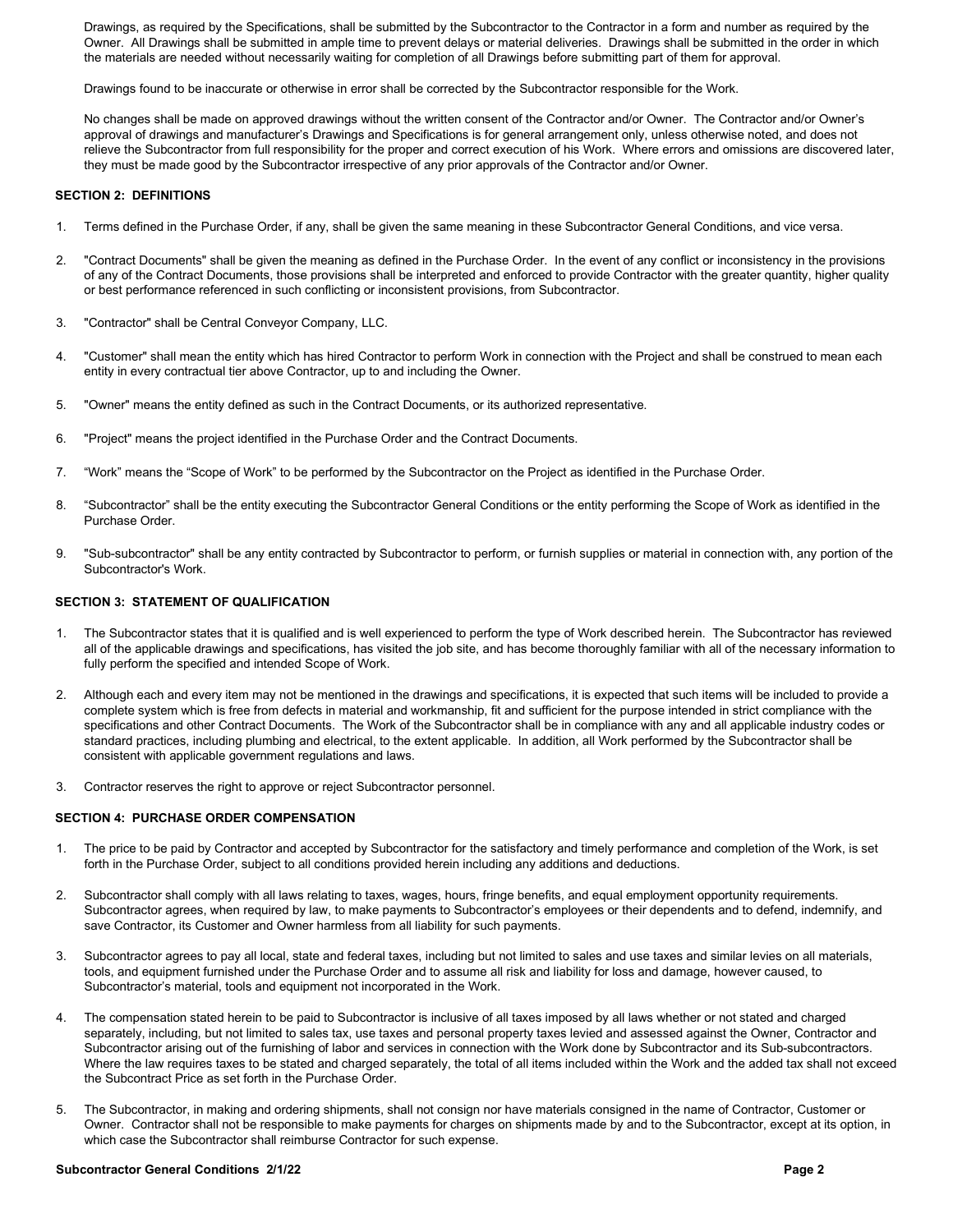#### SECTION 5: PROGRESS PAYMENTS

- 1. The Purchase Order expressly incorporates Contractor's contract with its Customer and the other Contract Documents, including the contract with the Owner. Subcontractor acknowledges that it has considered the solvency of the Customer and the Customer's ability to perform the terms of the Contract with the Contractor, before entering the Purchase Order. Subcontractor acknowledges that it relies on the credit and ability to pay of the Customer, and not Contractor, for payment for the Work performed hereunder. Subcontractor is entering into the Purchase Order intending to assume the risk of non-payment by the Customer due to insolvency or other inability or failure to pay. The Subcontractor hereby agrees that as a condition precedent to Contractor's obligation to make any payment to the Subcontractor under the Purchase Order, Contractor must receive payment therefor from its Customer. In the event that Contractor does not receive all or any part of the payments from the Customer in respect to the Work provided by the Subcontractor pursuant to the Purchase Order, whether because of a claimed defect or deficiency in the Work, or for any other reason, Contractor shall not be liable to the Subcontractor for any such sums in relation thereto. Unless otherwise provided in the Contract Documents, Contractor shall pay the Subcontractor each progress payment and the final payment under the Purchase Order no later than (10) working days after he receives payment from the Customer, less any withholding as provided for herein. The amount of each progress payment to the Subcontractor shall be the amount indicated on the application for payment as approved by Contractor which shall reflect the percentage of completion applied to the Subcontract Price, which represents the value of Work completed, less the indicated retainer.
- 2. The period covered by each application for payment shall be one (1) calendar month ending on the last day of the month.
- 3. Provided an application for payment is received by the Contractor not later than the twentieth  $(20<sup>th</sup>)$  day of a month, the Contractor shall include the Subcontractor's Work covered by that application in the next application for payment which the Contractor is entitled to submit to the Owner.
- 4. If an application for payment is received by the Contractor after the twentieth (20h ) of a month, the Subcontractor will not be paid and the Subcontractor's Work covered by the untimely application shall be included by the Contractor in the next application for payment submitted to the Owner.
- 5. Each application for payment shall be based upon the most recent schedule of values submitted by the Subcontractor in accordance with the Contract Documents. The schedule of values must be approved by Contractor. The schedule of values shall allocate the entire Purchase Order sum among the various portions of the Subcontractor's Work and be prepared in such form and supported by such data to substantiate its accuracy as the Contractor and/or Owner may require. This schedule, unless objected to by the Contractor, shall be used as basis for reviewing the Subcontractor's application for payment.
- 6. Applications for payment submitted by the Subcontractor shall indicate the percentage of completion of each line item in the approved schedule of values and of each portion of the Subcontractor's Work as of the end of the period covered by the application for payment.
- 7. All payments made by Contractor to Subcontractor are made to, and accepted by Subcontractor as trustee for the benefit of Subcontractor's employees, material suppliers, and lower-tier subcontractors. All payments received by Subcontractor which include payments for the benefit of employees, material suppliers or lower-tier subcontractors shall first be used to satisfy or secure the indebtedness owed by the Subcontractor to a person furnishing labor or materials for use in performing or incorporation into Subcontractor's Work s specified herein. The Contractor shall have the right, but not the obligation, to contact Subcontractor's material suppliers or lower-tier subcontractors to ensure that the same are being paid by the Subcontractor for the labor or material furnished for use in performing the Subcontractor's Work. Subcontractor shall also ensure that all of its employees, employee benefits, union or labor obligations, withholding taxes and other applicable taxes are timely paid.
- 8. Contractor may withhold payment to the Subcontractor from any application for payment, on account of (1) failure of the Subcontractor to comply fully with any requirements of the Purchase Order, including the failure of the Subcontractor to make payments to Sub-subcontractors and suppliers for material or labor, (2) the failure of the Subcontractor to prevent the filing of liens or claims against the Owner, the Project, or the Contractor (3) failure to provide daily progress reports of the Work performed by Subcontractor and (4) damage, including reasonable attorney's fees, to Contractor, its Customer, Owner, another subcontractor, or any person by reason of acts or failure to act of the Subcontractor.
- 9. With each application for payment, Subcontractor must supply the required sworn statements and appropriate waivers of lien in a form necessary to satisfy applicable lien law, and satisfactory to the Contractor and/or Owner.
- 10. No partial or entire occupancy of the Project by Owner nor any statement given or payment made shall be evidence of the performance of this Subcontract either wholly or in part, and no payment shall be construed to be an acceptance of defective Work or improper materials.
- 11. All operation and maintenance manuals, close-out documents, spare parts lists, written guarantees and as built drawings shall be delivered complete and in the proper format prior to submission of an application for final payment. Upon submittal of the application for final payment, Subcontractor shall furnish an affidavit (in addition to final lien waivers and sworn statement required by the applicable lien act and/or the Owner) that all payrolls, bills for materials and equipment, and other indebtedness connected with Subcontractor's Work have been paid or otherwise satisfied with all back-up as required by Contractor.
- 12. To the extent allowed by law, the Subcontractor, its Sub-subcontractors, its suppliers, and all persons acting for, thru, and under them, covenants that no mechanics liens and claims be filed and maintained by them, against the Work, building and site appurtenant thereto and part thereof, for or on account of work, labor done and materials furnished by them, under the Purchase Order, in connection with the Work; and the Subcontractor itself and its subcontractors and all persons acting for, through and under them, hereby expressly waive and relinquish all liens and encumbrances of every kind and nature against the Work, building and site appurtenant thereto and part thereof, and agree that this agreement of waiver shall be an independent covenant and shall operate and be effective as well with respect to Work and labor done and materials furnished under any supplement, alteration and addition to the Purchase Order and for extra and additional Work, although not herein or therein referred to, as to work and labor done and materials furnished under the Purchase Order. Contractor, at is option, may require the Subcontractor to furnish satisfactory bond to indemnify Contractor, its Customer, and/or Owner against any liens and encumbrances attempted in violation of this Section.
- 13. Contractor, at its option, may retain from monies owing by it to Subcontractor sufficient sums to indemnify it against losses, liabilities, and obligations for which the Subcontractor is liable under the Purchase Order, including Contractor's reasonable attorney's fees.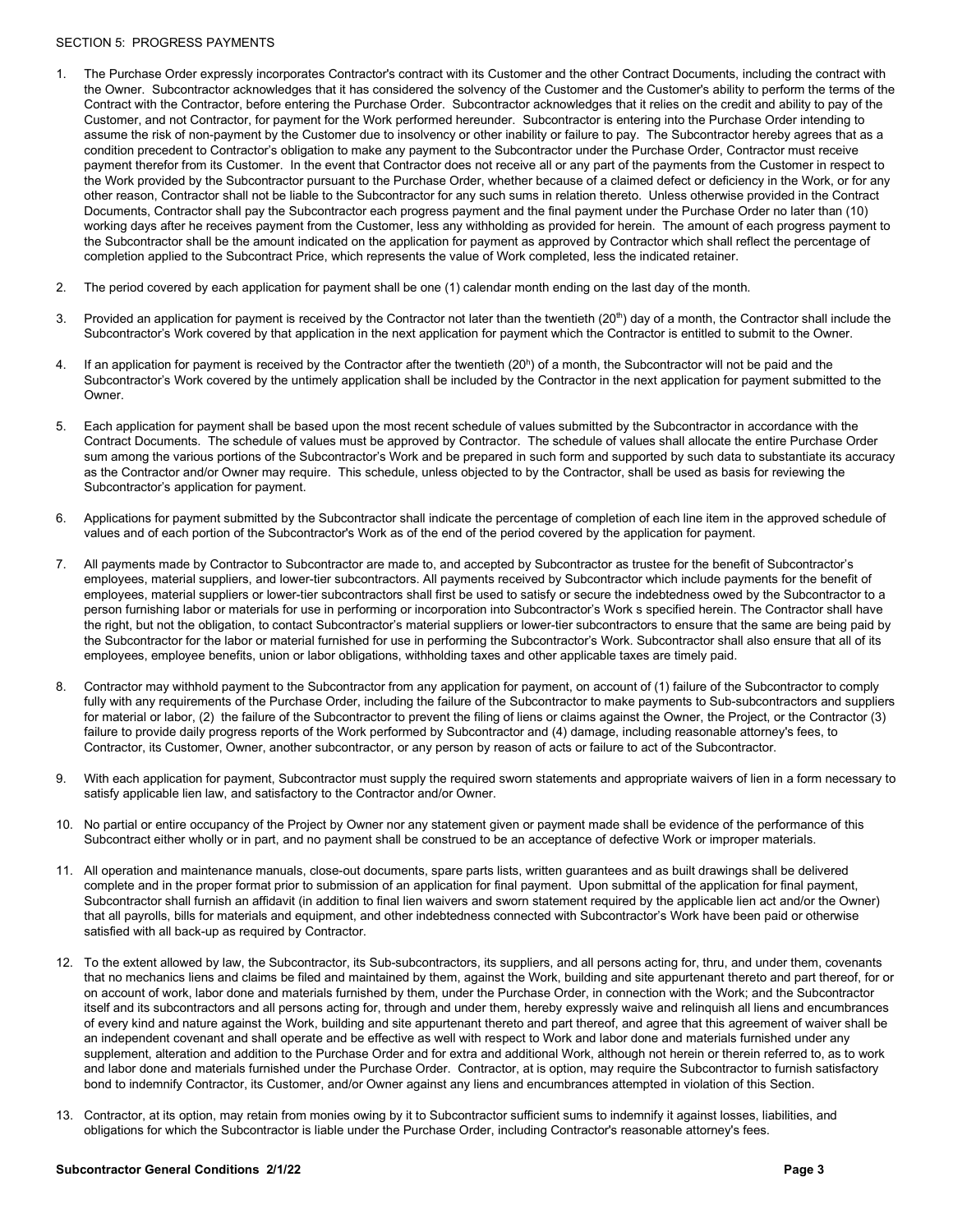- 14. Contractor may disburse from monies owing by it to Subcontractor such sums directly to such other parties as it may determine to be necessary to pay for materials, equipment, labor and supplies used, ordered and delivered for incorporation into Work to be performed by Subcontractor.
- 15. Subcontractor shall furnish bond or securities sufficient to protect Contractor and Owner against the filing of any lien or encumbrance against the property of Owner, by any of its Sub-subcontractors or suppliers.

## **SECTION 6: TIME OF COMPLETION**

- 1. Subcontractor shall be bound by Contractor's schedule, and shall adhere to such schedule. Subcontractor shall complete the Work to the satisfaction of Contractor and Owner, within the scheduled number of working days after the date Subcontractor begins, or is instructed to begin, the work, whichever is earlier. Time is of the essence of this Subcontract. Subcontractor shall schedule its work so that it is properly coordinated with Contractor's schedule and other phases of the Project. No additional monies will be paid Subcontractor for completion of the Work ahead of schedule, nor for overtime or premium time to maintain the schedule due to fault or failure on behalf of Subcontractor
- 2. The Subcontractor shall submit to the Contractor for approval, a detailed incremental progress schedule with manpower requirements for work included in the Subcontract. This schedule shall reflect the dates in the Contract Documents and include all construction activities such as detailing, shop fabrication, delivery of purchase items, field activity duration, etc., and shall be sufficiently detailed to enable the Contractor and/or Owner, at all times throughout the duration of the Work, to compare actual with scheduled progress. This schedule, when approved by the Contractor and/or Owner, shall be the Subcontractor's approved schedule.
- 3. The Contractor and/or Owner reserve the right to issue a written modification of the sequence of Work set forth in the Subcontractor's approved scheduled.
- 4. In the event that the Subcontractor fails to provide the incremental progress schedule within the time period agreed between the Subcontractor and the Contractor, the Contractor may at its option, but is not obligated to, establish and prepare said schedule at the expense of the Subcontractor. This schedule, when forwarded to the Subcontractor, shall be the approved schedule. Regardless, Subcontractor must adhere to and comply with the requirements contained in the Contractor's own schedule.
- If the Subcontractor fails to maintain the approved schedule, or if the progress or performance of the work or procedure(s) employed in the Work is such that, in the opinion of the Contractor and/or the Owner, the Work will not be completed within the time or times stated in the Contract Documents, the Subcontractor shall, at its own expense, work overtime, premium time, additional shifts, Saturdays, Sundays and/or holidays and/or hire additional employees, and revise or implement its construction procedures as may be necessary to restore adherence to the approved schedule. The

Subcontractor will be responsible for the handling of any jurisdictional disputes or work stoppage which may arise during performance of the Work and shall promptly utilize available remedies to effect resumption of the Work.

- 6. Should the Subcontractor contend that it is entitled to an extension of time for completion of any portion of the Work, the Subcontractor shall, within the timeframe set forth in the Contract Documents, or within forty-eight (48) hours of the occurrence of a delay, whichever is earlier, notify the Contractor in writing setting forth the cause of the delay, a description of the portions of the Work affected by the delay, and all other pertinent details. Within one (1) week after cause for the delay has ceased to exist, or in the time set forth in the Contract Documents, whichever is earlier, the Subcontractor shall submit written application to the Contractor for the specific extension of time requested. The Purchase Order time shall not be extended unless Contractor receives a corresponding extension of time from the Customer/Owner.
- 7. The sole and exclusive remedy available to the Subcontractor for delay, or other schedule impact, shall be an extension of time. The Subcontractor agrees that, whether or not any delay shall be the basis for an extension of time, Subcontractor shall have no claim against the Contractor and/or Owner for an increase in the Purchase Order price, a payment or allowance of any kind for any damage, loss or expense resulting from delays, interruptions to, or suspensions of, its Work. Subcontractor furthermore hereby waives all consequential damages against Contractor of any kind and for any reason, including any claims for home office overhead, lost profits, and/or lost business opportunities.
- 8. If Subcontractor, in the opinion of Contractor, delays the progress of the Work, then, if requested by Contractor, Subcontractor shall, at its sole expense, perform such overtime work as may be necessary to finish said Work within the specified time. Contractor's decision governing the necessity of said overtime shall be final.
- 9. If, in the judgment of Contractor, it becomes necessary at any time to accelerate the Work at any particular location, then the Subcontractor shall, as directed by Contractor cease work where Subcontractor is engaged, transfer his equipment and work force to other locations and execute such portions of his Work as may be required to enable others to expedite their work. No additional payment shall be made by Contractor to the Subcontractor for this or any other type of acceleration of the Work.

#### **SECTION 7: DEFAULT**

1. Should the Subcontractor, in the opinion of the Contractor, at any time during the performance of the Work: neglect or refuse to supply a sufficiency of properly skilled workmen or of materials of proper quality, fail in any respect to prosecute the Work with promptness, diligence, and good workmanship, fail to perform any of the conditions of the Purchase Order, become insolvent, file a voluntary petition of bankruptcy or be subject to an involuntary petition of bankruptcy; then the Contractor may, after giving forty-eight (48) hours written notice to the Subcontractor (a) provide any necessary labor, materials or equipment required to assist the Contractor in the completion of the Work and deduct the cost thereof from any monies due or thereafter due the Subcontractor under the Purchase Order; or (b) in the alternative, for the purpose of completing the Work under the Purchase Order, the Contractor shall be at liberty to terminate the employment of the Subcontractor for the Work and/or enter upon the premises and take possession of all materials, tools, and equipment; and/or to employ any other person or persons necessary to finish the Work on a fixed sum contract basis, cost-plus fee, or a time-and-material basis, or a combination thereof. In case of discontinuance of the employment of the Subcontractor, the Subcontractor shall not be entitled to receive any further payment under the Subcontract until the Work is finished. If the unpaid balance of the amount to be paid under the Purchase Order shall exceed the cost and expense incurred by the Contractor in finishing the Work, including Contractor's 10% mark-up, Contractor's reasonable attorney's fees, and any liquidated damages or other damages imposed by the Customer/Owner, the excess shall be paid by the Contractor to the Subcontractor. If the cost and expenses, including Contractor's 10% mark-up,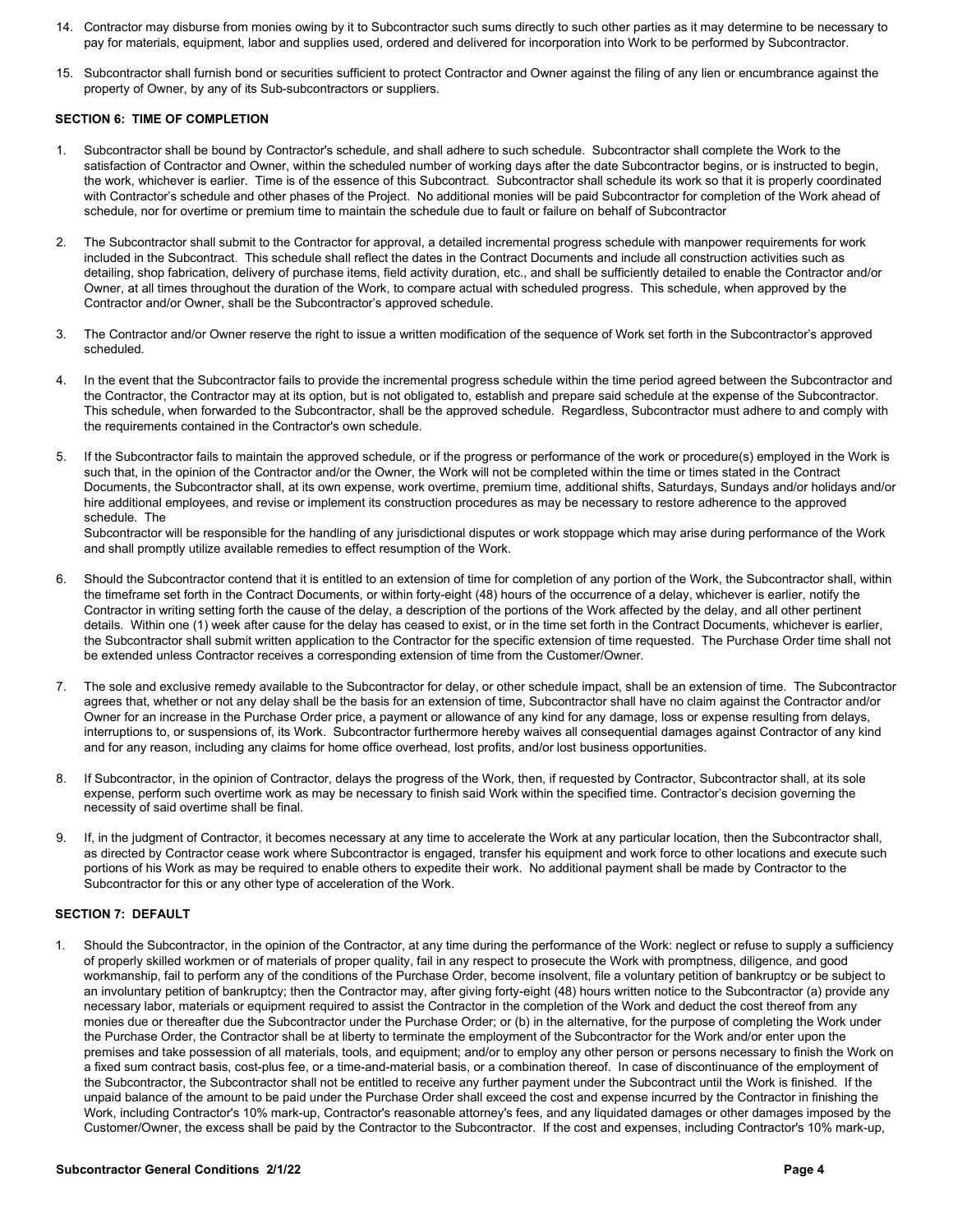Contractor's reasonable attorney's fees, and any liquidated or other damages imposed by the Customer/Owner shall exceed the unpaid balance of the Subcontract, the Subcontractor shall pay the difference to the Contractor.

## **SECTION 8: RECORDS AND AUDIT**

- 1. Subcontractor agrees to keep records and books of account showing the actual cost to it of all items of labor, materials, equipment and supplies, services and other expenditures of whatever nature for which payment to it is authorized under the provisions of the Purchase Order.
- 2. Contractor shall, at all times, have access to all Subcontractor's books records, correspondence, instruction, receipts, facilities and memoranda of every description in connection with the Work.

## **SECTION 9: ALTERATIONS AND CHANGES IN THE WORK**

- 1. Contractor, at any time, may order additions, omissions or alterations to or in the Work, material, or equipment, but no such changes shall be made except by a written order signed by Contractor. The value of the work added or omitted shall be agreed upon by the Subcontractor and Contractor, and the amount thereof added to or deducted from the Purchase Order price as the case may be. Subcontractor, upon written notice from Contractor, shall immediately proceed and continue with the change during the determination of the amount to be added or deducted. Any additional work performed by Subcontractor without written authorization by Contractor will be considered part of the original scope of the Work and invoices relative to this work will not be honored.
- 2. Any changes, omissions or extra work shall be subject to all provisions of the Contract Documents and to the same extent as the Work contracted for and no changes, omissions or extra work shall annul or invalidate the Purchase Order.

## **SECTION 10: PROCEDURE FOR AN ALLEGED CHANGE IN COST**

- 1. Notwithstanding anything to the contrary herein, the Subcontractor shall make all claims promptly to Contractor in accordance with the Contract Documents. Any such claim which will affect or become part of a claim which Contractor is required to make under the Contract Documents within a specified time period or in a specified manner shall be made in sufficient time and manner to permit Contractor to satisfy the requirements of the Contract Documents. Such claims shall be received by Contractor not less than two (2) working days preceding the time by which Contractor's claim must be made. Failure of the Subcontractor to make such timely claim shall bind the Subcontractor to the same consequences as those to which Contractor is bound. The Purchase Order Price shall not be adjusted unless Contractor receives a corresponding adjustment in its Contract with its Customer.
- 2. Contractor reserves the right to adjust the Purchase Order Price in the event of a change in plans which eliminates any portion of the scope of Subcontractor's Work.
- 3. Should the Subcontractor perform any work or should it proceed in any manner which it may subsequently allege has caused it an increased cost, damage or loss, purporting in each case to have acted upon verbal instruction or with tacit consent or acceptance or approval other than written from the Contractor's Project Manager, the Subcontractor shall be held to have done so as its own peril and the Subcontractor shall have no claim against the Contractor or Owner on account of the alleged increased cost, damage or loss.
- 4. The Subcontractor's Superintendent or qualified Project Manager shall represent the Subcontractor on the site of the Work and all directions given to this person shall be as binding as if given to the Subcontractor.
- 5. If the Subcontractor shall contend during the performance of the Work that the Subcontractor is entitled to payment from the Contractor for increase in the cost of the Work, damage or loss because of any action or omission of the Contractor, or others engaged by the Contractor; the Subcontractor shall not delay its work on account thereof and shall, within seven (7) days after the first observance of the occurrence, (unless earlier notice is required by the other Contract Documents), notify the Contractor's Project Manager, in writing, of the amount of its claim and all details in connection with its contention.
- 6. It is a condition precedent to the consideration or prosecution of claims by the Subcontractor that the foregoing provisions be strictly observed in each instance, and if the Subcontractor fails to comply, the Subcontractor shall be deemed to have waived the claim. Neither the provisions of this Section nor the acknowledgment of the receipt of any claim by the Contractor shall constitute admission on the part of the Contractor that any claim is valid.

## **SECTION 11: WORKMANSHIP, INSPECTION, SAFETY AND SITE MAINTENANCE**

- Subcontractor shall cooperate with the Contractor and all other subcontractors and materialmen employed on the Work in order to avoid complications and insure high quality workmanship in every respect, and in the manufacturing, assembling and erection of the Work shall employ only workers who are qualified, careful and efficient, in strict conformity with high quality standard practices.
- Subcontractor shall at its own cost and expense protect its employees and other persons from risk of death, injury or bodily harm arising out of or in any way connected with the Subcontractor's Work.
- 3. The Subcontractor shall strictly comply with the Contractor's safety plan for the Project, including the zero tolerance policy and with all safety policies and procedures of the Owner, and in the Contract Documents.
- 4. The Subcontractor shall strictly comply with all applicable statutes, regulations, orders, rules requirements and standards of all governmental authorities having jurisdiction with respect to the Project, including without limitation, Federal, state and local OSHA regulations, Right to Know requirements, and Federal, state and local OSHA, Toxic and Hazardous Substances, Hazard Communication Standard and Lead Standard laws, and any and all laws pertaining to the performance of the Work in connection with the Subcontract, including any and all applicable Executive Orders, and the Fair Standards Practice Act of 1938, as amended. The Subcontractor shall indemnify, defend and save the Contractor harmless from any liability, loss, cost, penalty, damage or expense, including attorneys' fees, which Contractor may incur as a result of any claim, damage,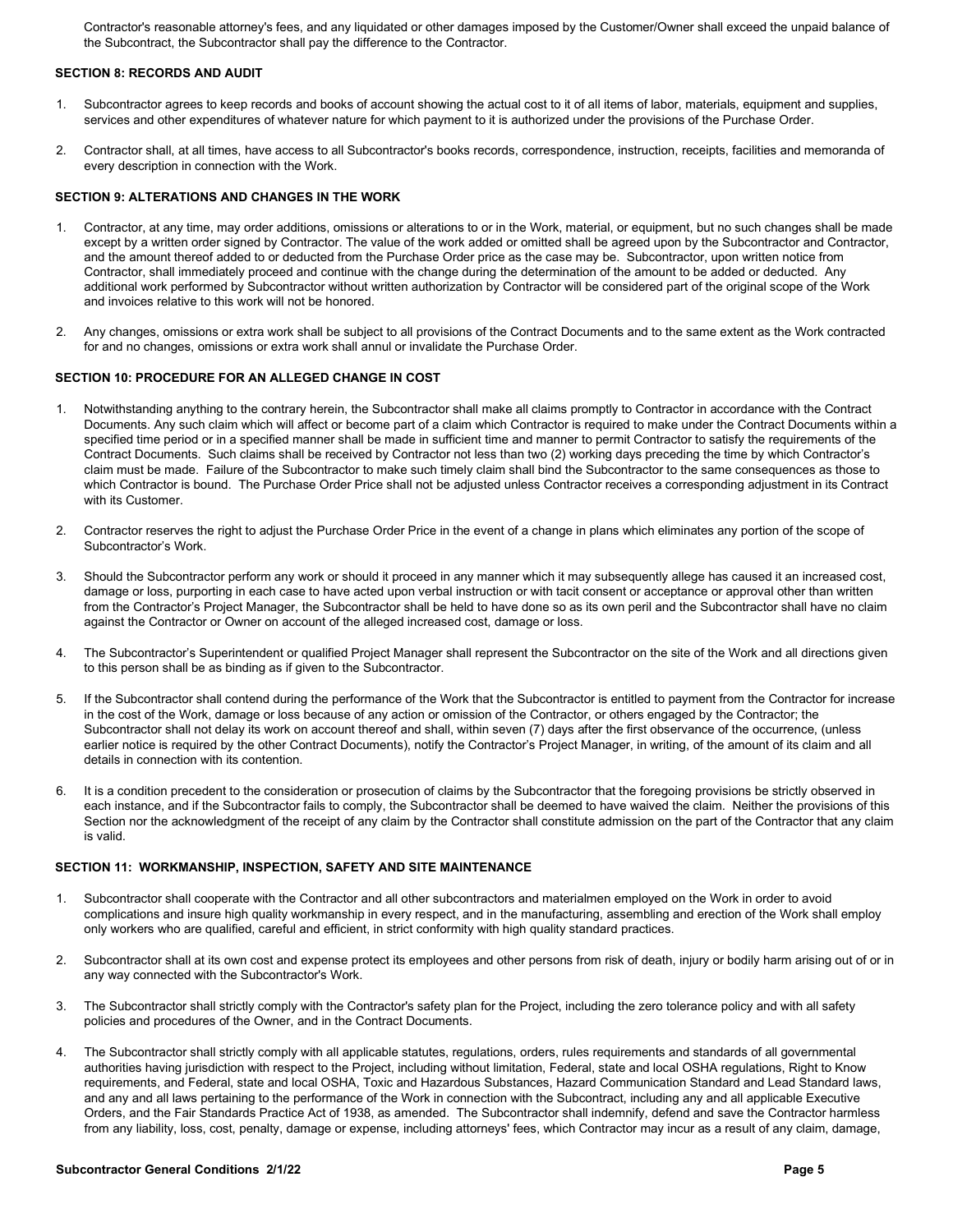injury, cause of action, proceeding, citation, or work stoppage arising out of or in any way connected with any alleged violation by Subcontractor of any such statute, regulation, order, rule, requirement or standard.

- 5. Subcontractor understands and agrees that the Contractor will not make continuous or exhaustive inspections to assure Subcontractors compliance with applicable safety rules, regulations, or requirements. Subcontractor shall be solely responsible to assure the safety of its own employees, equipment, appliances, material, working conditions, techniques and procedures and Contractor is not responsible in any manner for the safety of Subcontractor's Work.
- 6. Subcontractor shall provide proper facilities at all times for the inspection of the Work by Contractor. Subcontractor, within twenty-four (24) hours after receiving written notice from Contractor to that effect, shall, at its own expense, proceed to repair and replace or remove from the ground or buildings all material, whether worked or unworked, as indicated by Contractor, and take down all portions of the Work which Contractor has, by written notice, determined is unsound or improper, or as in any way failing to conform to the drawings and specifications.
- 7. By executing the Purchase Order, the Subcontractor represents that it has thoroughly familiarized itself with the building site and soil conditions, and with the request for quotations, instructions to bidders, addenda issued prior to the date for receiving of proposals, plans and specifications for said Work, material and equipment and is familiar with the shipping and delivery facilities and all other matters and conditions which will affect the operation and completion of said Work and it assumes all risk therefrom.
- 8. All Subcontractor's employees shall conform to rules and regulations of Owner and Contractor on the premises, including all drug and alcohol testing required by the Contract Documents. When applicable, Subcontractor will comply with all aspects of the M.U.S.T. Drug and Alcohol Screening Program. The Subcontractor will ensure that all employees working on site will be current with the M.U.S.T. Program requirements before starting work on the site.
- 9. The Subcontractor shall at all times keep the site free from accumulation of waste materials or rubbish caused by its employees or work and, at the completion of the Work, it shall remove all its tools, scaffolding, and surplus materials and shall daily, or more frequently as the Owner or Contractor may require, collect its rubbish at places where directed by the Owner and Contractor and shall remove the rubbish from the site without delay. The Subcontractor shall do all required cleaning within twenty-four (24) hours after notice from the Owner or Contractor, whether verbal or in writing, and if the Subcontractor fails to do such cleaning, to the satisfaction of the Owner and Contractor, the Owner and Contractor may do the cleaning and charge the Subcontractor for all costs incurred as a result thereof.
- 10. If so required by the Owner or Contractor, the Subcontractor shall, at its own cost, provide, erect and maintain, at locations designated by the Owner or Contractor, fire proof tool sheds for storing the Subcontractor's tools, materials and equipment. The Subcontractor shall relocate its tool sheds as requested by the Owner or Contractor at the Subcontractor's own costs. The Owner or Contractor will not be responsible for any clothing, tools, materials, or equipment lost, damaged, stolen, or destroyed.

The Subcontractor, during the construction of the Work and while it is working on the site in any capacity whatsoever, and until the completion of the Project, shall protect all unfinished work and all materials on the site, all adjacent property and all tools, plant, equipment, and other appliances from the elements and from all other kinds of damage which may be caused in any manner whatsoever. The Subcontractor shall be entirely responsible for any loss or damage done to said Work, materials, tools, plant, equipment, and other appliances.

- 11. If at any time there shall be an encumbrance on the Project including a lien, claim against payment bond or any claim asserted, for which, if established, the Owner and Contractor might become liable, which arises from the Work of the Purchase Order, Contractor shall have the right to retain, out of any payment due or thereafter to become due, an amount sufficient to indemnify the Owner and Contractor which it deems proper to secure protection and/or satisfy such claim or lien. Should there prove to be any such lien or claim after all payments are made to the Subcontractor, it shall reimburse the Owner and Contractor for any amount they may pay in discharging such lien or claim including any and all legal fees or other charges.
- 12. Subcontractor further agrees that its breach of any other agreement, contract, subcontract or Purchase Order between the Contractor (or a Joint Venture that includes the Contractor) and Subcontractor pertaining to any other project or site shall be and constitutes a material breach of the Purchase Order. In the event of such breach of any other agreement, contract, or subcontract, the Contractor shall be entitled to all its rights and remedies provided hereunder with respect to a breach of the Purchase Order.

## **SECTION 12: SUBCONTRACTOR INDEMNITY BONDS**

- 1. The Owner and/or the Contractor may require the Subcontractor to furnish bonds which indemnify the Owner and/or Contractor for obligations of the Subcontractor in connection with the contract.
- 2. Any bonds furnished by the Subcontractor shall be executed by a bonding company in an amount and form acceptable to the Owner and/or Contractor and executed by a duly authorized attorney-in-fact of a licensed corporate surety company or companies.
- 3. The Contractor will reimburse Subcontractor only for the cost for performance and payment bonds in the amount of the Purchase Order, when such bonds are required by the Owner.

### **SECTION 13: LIABILITY AND WORKERS' COMPENSATION INSURANCE REQUIREMENTS**

- Prior to commencement of any Work under the Purchase Order and until completion and final acceptance of the Work, the Subcontractor and each and every Sub-Subcontractor under its direction shall, at its sole expense, maintain the following insurance (or such other limits or coverage required by the Customer or Owner) on its own behalf, and Subcontractor will provide a Certificate of Insurance to Contractor before it begins work under the Purchase Order evidencing that Subcontractor has procured and is maintaining the following insurance coverages:
	- a) Statutory workers' compensation with employer's liability insurance coverage with limits of liability at least equal to the amount required by the Owner in the Owner's general specifications, or as required by any applicable law, regulation or statute, whichever is greater.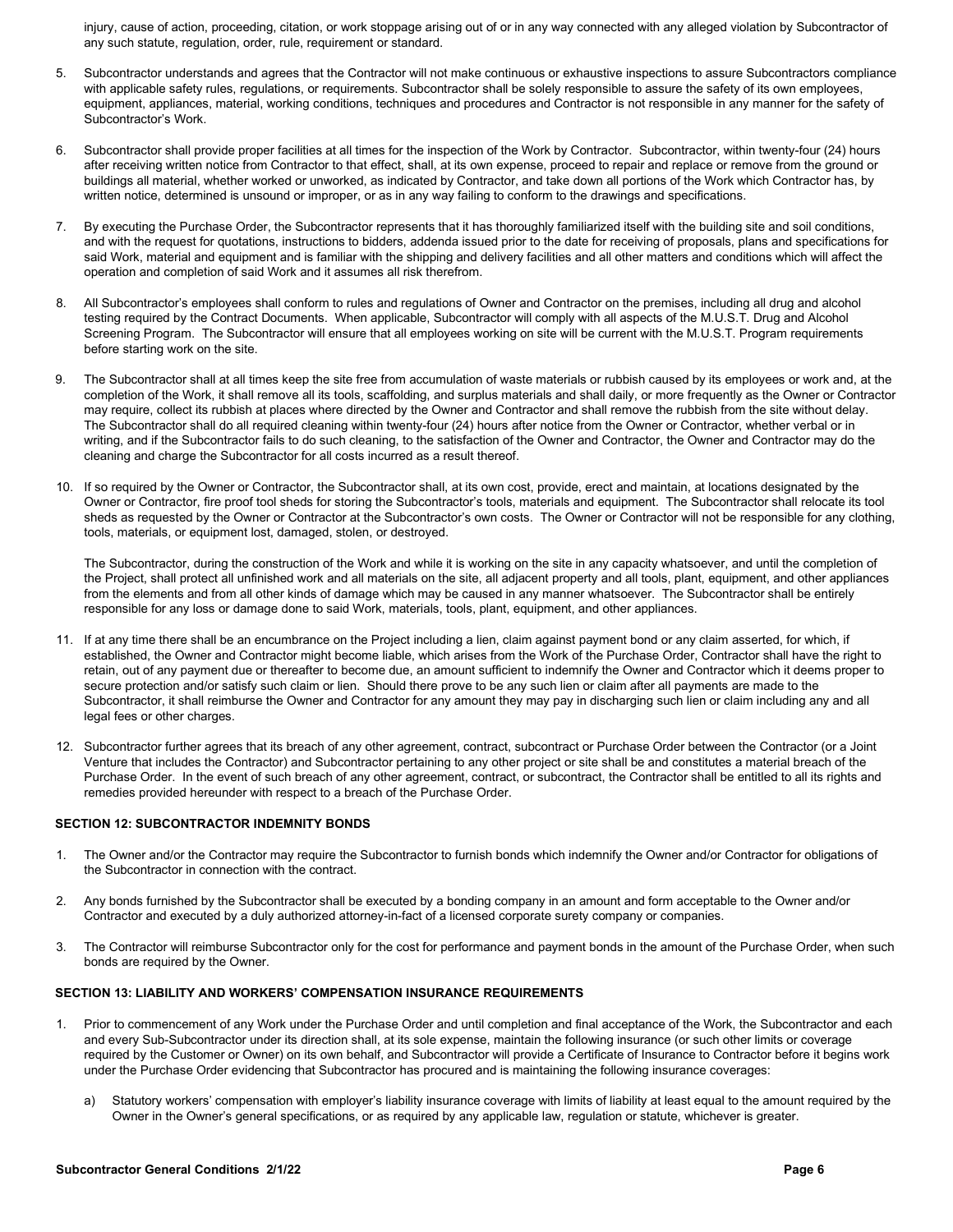• If a Subcontractor is self-insured for purposes of workers' compensation, the Subcontractor must submit a copy of a current letter, permit or certificate issued by the appropriate state agency in the state where the Work will be installed for the Owner. In the event that a Subcontractor is a qualified, approved self-insurer of workers' compensation, the following provision is included in the Purchase Order.

• The Subcontractor waives any right of recovery Subcontractor may have or acquire against Owner, Architect-Engineer, Contractor, other contractor or other subcontractor of all tiers by reason of the Subcontractor having paid workers' compensation benefits as self-insurer.

b) Liability Insurance.

• Comprehensive General Liability Insurance covering all operations by or on behalf of Subcontractor providing insurance for bodily injury, property damage and personal injury liability in form providing coverage of whichever is the greater of the following: (i) not less than that of a standard comprehensive general liability insurance policy with limits equal to or greater than the amount required by the Owner's specifications, or (ii) \$1,000,000.00 for each occurrence and \$2,000,000.00 in the aggregate. The Comprehensive General Liability Insurance coverage shall include the following perils:

• Broad Form Blanket Contractual Liability for liability assumed under these Subcontractor General Conditions, the Contract Documents and all other contracts relative to the Work.

• Completed Operations/Products Liability with a five (5) year extension beyond completion and acceptance of the installation of this system.

• Broad Form Property Damage.

Personal Injury Liability.

• Such insurance must include the interest of the Owner, Contractor, and all other indemnified parties named in the contract as additional insured parties.

c) Comprehensive Automobile Liability Insurance covering the use of all owned, leased, non-owned, and hired automobiles with a bodily injury and property damage limit equal to (i) the amount required by Owner's specifications, or (ii) a combined single limit for bodily injury or property damage of \$1,000,000.00 per occurrence, whichever is greater.

The Certificates of Insurance shall provide that no policy providing any of the foregoing coverages may be cancelled or reduced without thirty (30) days prior written notice to Contractor. All of the above insurance policies shall contain the following wording verbatim:

"It is agreed that this insurance will not be canceled, materially changed or not renewed without at least a thirty (30) days written advance notice to Owner and Contractor at their principle mailing address."

Any Comprehensive General Liability and Automobile Liability insurance policies procured and maintained by Subcontractor shall name as additional insureds, Contractor, Owner, and any other parties required by the Contract Documents.

- 2. In the event of a failure by the Subcontractor to purchase and maintain said insurance and to furnish satisfactory evidence thereof, the Owner and/or Contractor shall have the right but not the obligation to purchase and maintain insurance for all parties on behalf of the Subcontractor, who agrees to furnish all necessary information for procurement of the insurance, and pay the cost thereof to the Owner and/or Contractor immediately upon presentation of a bill.
- 3. Should the Subcontractor engage a Sub-Subcontractor, the conditions under this Agreement with respect to the purchase and maintenance of insurance will apply to each such Sub-Subcontractor.
- 4. The Contractor and Subcontractor waive all rights against each other and against the Owner, separate contractors, and all other subcontractors for damages caused by fire or other perils to the extent covered by property insurance required under these Subcontractor General Conditions, except such rights as they may have to the proceeds of such insurance.

## **SECTION 14: WARRANTY AND GUARANTEES**

- 1. The Subcontractor warrants to the Owner and the Contractor that all materials and equipment furnished shall be new unless otherwise specified, and all Work under this Subcontract shall be of good quality, free from faults, and defects and in conformance with the Contract Documents. The Subcontractor specifically, but not exclusively, warrants that all Work furnished by the Subcontractor shall be merchantable and fit for the particular purpose as specified in the Contract Documents. All Work not conforming to these requirements, including substitutions not properly approved and authorized may be considered defective. The warranty provided in this Section shall be in addition to and not in limitation of any other warranty or remedy required by law or by the Contract Documents.
- 2. The Subcontractor guarantees the materials, design and craftsmanship of its Work and the installation for the term as specified in the Owner Specifications or two (2) years from Start of Regular Production (SORP) or such time as the system is accepted by the Owner, whichever is longer. The Subcontractor agrees during the guarantee period to make any repairs required to correct any damage, defects or faults which may appear during the guarantee period at no expense to Contractor or Owner. The guarantee shall include all materials and equipment assigned Subcontractor by Contractor and Owner for installation.
- 3. The Subcontractor assumes full responsibility for the furnishing and satisfactory operation of all equipment outlined and/or implied in the Contract Documents.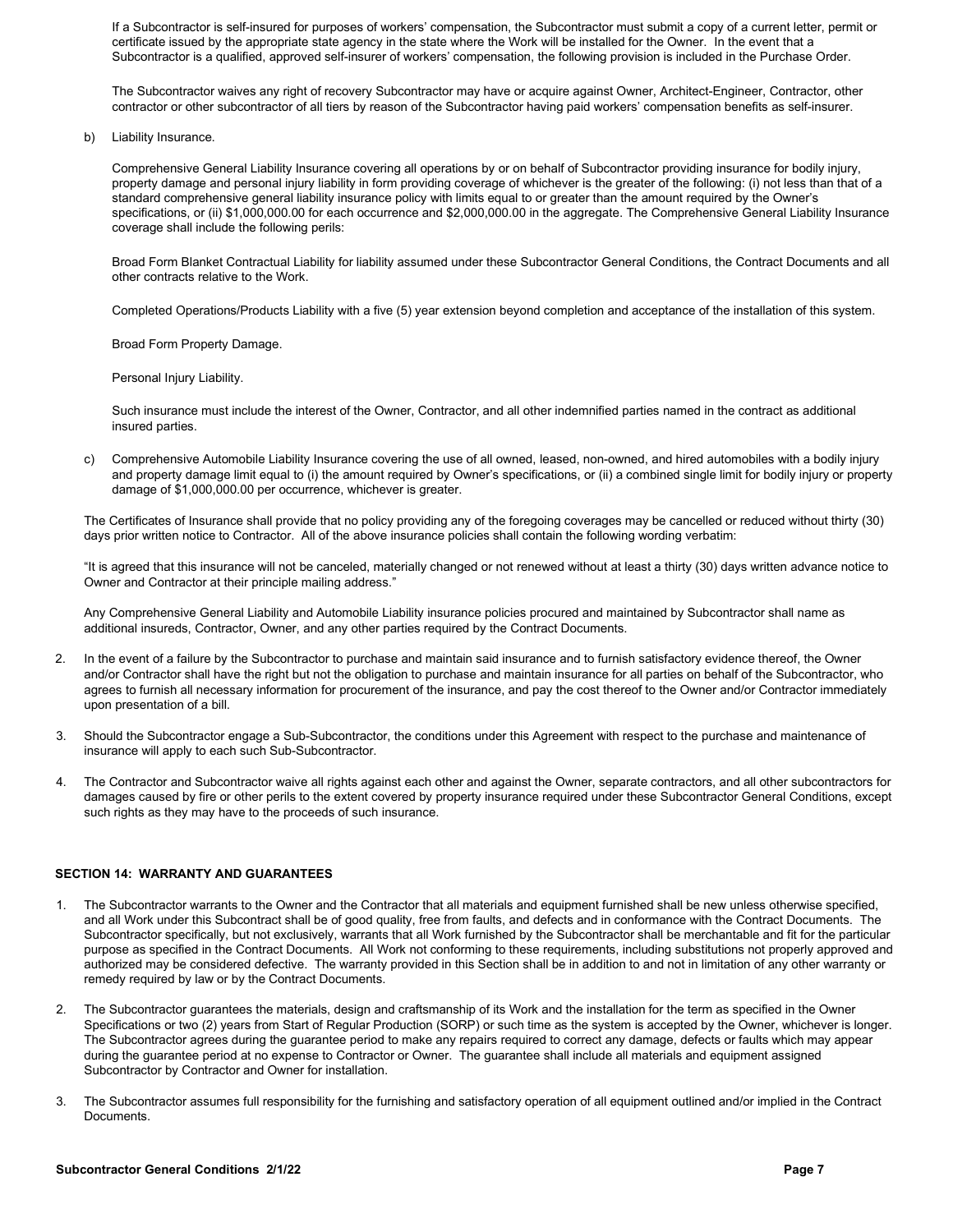#### **SECTION 15: SUBLETTING AND ASSIGNMENT OF THE SUBCONTRACT**

- 1. Subcontractor shall not assign or sublet the whole or any part of the Work without the written consent of the Contractor; and, if such written consent is provided, the Subcontractor shall remain fully responsible.
- 2. To the extent that assignments or subletting is contemplated by the Owner of the Work and are stated in the Contact Documents, all costs and expenses related to said assignments or subletting must be included in the Subcontractor's price.

## **SECTION 16: MAINTENANCE AND OPERATING INSTRUCTIONS**

- 1. The Subcontractor shall furnish installation, maintenance and operating instructions, including parts list in quantities required by Contractor and/or the Owner within sixty (60) days from the date of the Purchase Order. Failure to provide these instruction manuals will delay final payment to the Subcontractor.
- 2. Manufacturer's standard brochures or manuals must be modified to reflect only the model or series of equipment furnished including any field or special modifications.
- 3. Instructions should include: An index, the Manufacturer's Name, Address and Phone, the Manufacturer's Representative's Name, Address and Phone, Procedures for Operation, Start-Up, Maintenance, Calibration and Trouble Shooting, Complete Electrical Wiring Diagrams, Complete Parts List, in addition to other data required by the Contract Documents.
- 4. Subcontractor shall furnish qualified personnel to provide operation and maintenance instructions to Owner's personnel, without additional cost to Contractor, if so required by the Contractor's agreement with Customer and/or the Owner.
- 5. Subcontractor shall furnish ship tests, installation check, supervision for start-up and performance testing as required by Contract Documents.
- 6. Applicable spare parts and special tools as required by Contract Documents are included in the Purchase Order

## **SECTION 17: INDEMNIFICATION**

- Subcontractor shall indemnify, defend with counsel reasonably acceptable to Contractor, and hold Contractor, its Customer, and Owner and their respective shareholders, directors, members, managers, officers, employees, agents, successors and assigns (collectively referred to hereafter as "Indemnitees"), harmless from and against any and all claims (including construction or mechanics lien, builders trust fund or similar claims), demands, suits, actions, liabilities, losses, damages, judgments, costs and expenses, including attorney's fees, resulting from, arising out of or in connection with Subcontractor's actual or alleged failure to perform this Subcontract in accordance with the terms of this Agreement or the Contract Documents. The foregoing obligations of Subcontractor shall include but are not limited to indemnifying, defending and holding harmless the Indemnitees, from any and all claims made by third parties against any Indemnitee. Subcontractor's liability shall include, but is not limited to the following: (i) any alleged or actual infringement or violation by Subcontractor of any patent or patent right in connection with this Subcontract and any Work performed hereunder; (ii) any failure by Subcontractor, or its Sub-subcontractors to pay, laborers, vendors, equipment lessors, and materialmen, for labor, services or material provided in connection with Subcontractor's Work under this Subcontract, other subcontractors of Contractor and Owner's contractor's, any employee benefit plan or union plan or fund, or any labor or trade union; (iii) damages and other delay costs payable by Contractor; (iv) Contractor's increased costs of performance, such as extended overhead and increased performance costs resulting from Subcontractor caused delays or omitted or defective Subcontractor's Work; (v) Warranty, rework and repair costs; (vi) excess procurement cost; (vii) costs to obtain a substitute subcontractor or cost incurred to demand and ensure performance of Subcontractor's surety in the event of Subcontractor's default (vii) consultants' and/or experts' fees; and (viii) attorneys' fees and related costs..
- 2. Subcontractor shall indemnify, defend with counsel reasonably acceptable to Contractor, and hold Indemnitees ), harmless from and against any and all claims, liabilities, losses, damages, judgments, including those for injury or death sustained by any person, including but not limited to Subcontractor's employees, agents and Sub-subcontractors (hereinafter the "Subcontractor Parties"), or damage to property of any kind, costs and expenses, including attorney's fees (collectively, "Damages"), resulting from, arising out of or in connection with (i) the performance of the Work by the Subcontractor Parties, (ii) the presence of the Subcontractor Parties on the work site, or (iii) any breach of the Purchase Order by Subcontractor, whether or not caused by the active or passive negligence or other fault of an Indemnitee. The Subcontractor shall not be obligated to indemnify an Indemnitee for any damages or injuries caused by or resulting from the sole negligence of that Indemnitee. The indemnification obligations of Subcontractor under this paragraph shall not be limited in any way by a limitation on the amount or type of damages, compensation or benefits payable by or for the subcontractor under worker's compensation laws, disability benefit laws or other employee benefit laws of any state or jurisdiction. The indemnification obligations of Subcontractor under this paragraph and the immediately preceding paragraph shall survive the termination of the Purchase Order, for whatever reason.
- 3. Subcontractor shall pay for all materials, equipment, including repairs thereof and parts, fuel and labor, including related sales taxes and other taxes, ordered for or used by Subcontractor in connection with its Work under the Purchase Order. Subcontractor shall not permit any claim of lien or statutory withholding notice to be filed or served with respect to the Work performed by Subcontractor under the Contract and shall present to Contractor, on demand, satisfactory evidence of any such payment. In the event any such claim of lien or statutory withholding notice is filed or served with respect to Work performed by Subcontractor or its Sub-Subcontractor, then Subcontractor shall indemnify, defend with counsel reasonably acceptable to Contractor, and hold Indemnitees harmless from and against any and all claims, liabilities, losses, and damages associated therewith.
- 4. In the event of any accident or occurrence resulting in damages or injuries, including death, to any property or persons, the Subcontractor shall immediately notify the Contractor of the accident or occurrence and shall submit a written report within forty-eight (48) hours.
- 5. Except as otherwise provided pursuant to the insurance provisions of this Agreement, the Subcontractor assumes all risks of damages or injuries, including death, to any property or persons used or employed on or in connection with the Work, and all risks of damages or injuries, including death, to any property or persons wherever located, resulting from any action, omission or operation under the Purchase Order or in connection with the Work.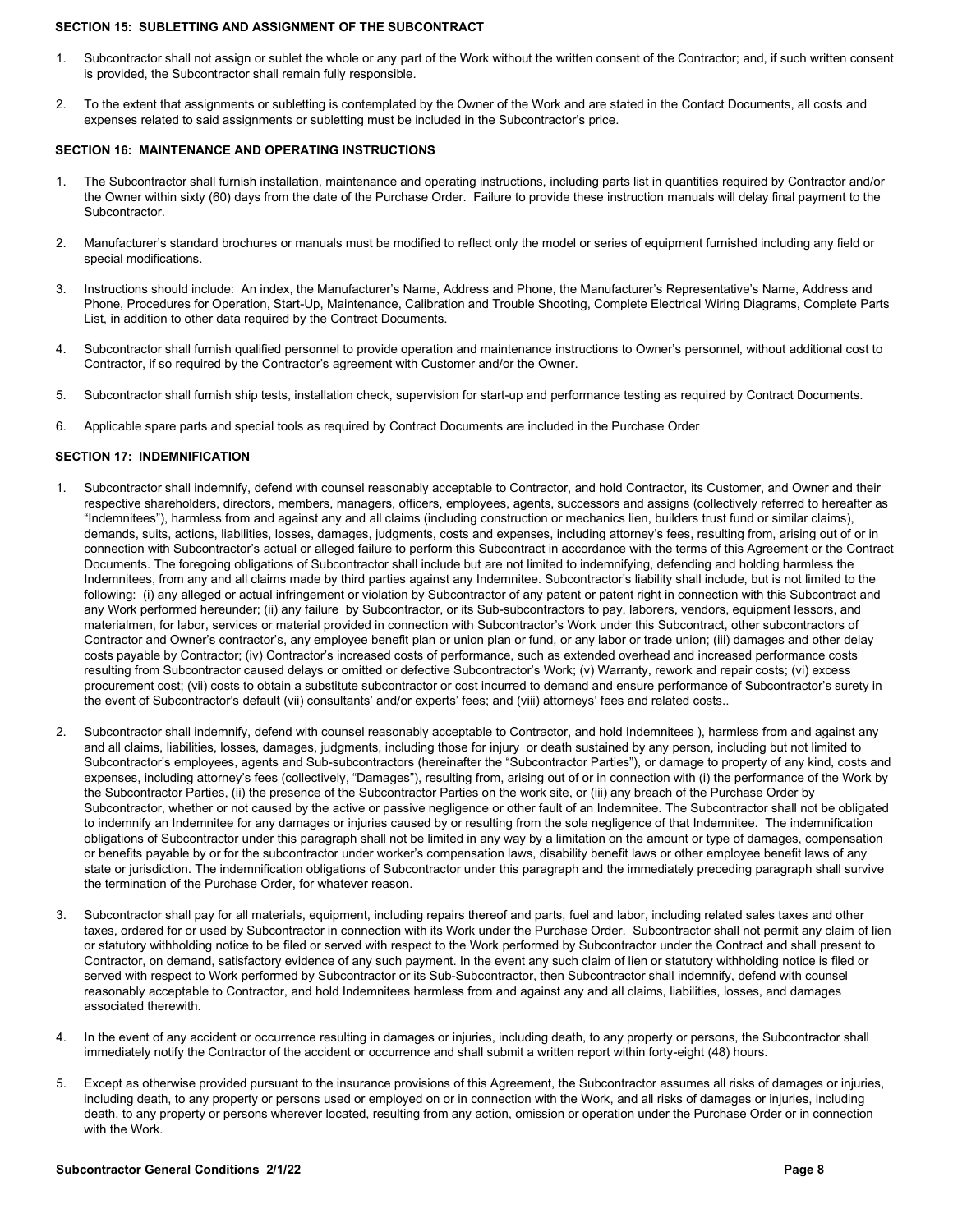- 6. In the event the Subcontractor engages a Sub-Subcontractor to perform activities arising out of, or directly related to the Work, an indemnification provision as provided above shall be included in the agreement between the Subcontractor and its Sub-Subcontractors, which will inure to the benefit of Contractor, its Customer, and Owner and their respective shareholders, directors, members, managers, officers, employees, agents, successors and assigns.
- 7. Subcontractor's indemnification obligations as stated herein are independent from, and are not limited in any manner by, the Subcontractor's insurance coverage as required in this Agreement.
- 8. Nothing in this is intended to require Subcontractor to defend, indemnify or hold harmless any indemnitee to the extent prohibited by applicable law. The parties intend that this section be construed and enforced in compliance with the limitations of applicable law and that any non-compliant part be reformed or stricken to the minimum extent necessary to cure the compliance.

## **SECTION 18: DEFENSE OF PATENTS, PAYMENTS OF ROYALTIES**

1. The Subcontractor shall defend all suits or claims for infringement by it of any patent rights that may be brought against Contractor or the Owner arising out of the Work, and shall hold Contractor or Owner harmless from loss on account thereof. The Subcontractor shall pay all royalties and shall obtain and pay for all licenses and permits pertaining to the Work.

## **SECTION 19: ARBITRATION**

- Any dispute or claim arising out of, or relating to the Purchase Order breach or performance thereof, shall be settled by arbitration in accordance with the Construction Industry Arbitration Rules of the American Arbitration Association currently in effect, unless the parties mutually agree otherwise.
- 2. The decision and award of the arbitrators shall be final and binding upon both parties, and judgments may be entered upon it in accordance with applicable law in any court having jurisdiction thereof.
- 3. This section shall not be deemed a limitation of rights or remedies which the Subcontractor may have under federal law, under state mechanic's lien law or under applicable labor or material payment bonds unless such rights or remedies are expressly waived by the Subcontractor.
- 4. Such arbitration shall take place in the State of Michigan only, exclusive of all other States.

#### **SECTION 20: INTERPRETATION OF AGREEMENT**

1. These Subcontractor General Conditions shall be construed according to the laws of the State of Michigan.

#### **SECTION 21: WAIVER**

1. The failure of the Owner or Contractor to insist in any one or more instances upon a strict compliance with any provision of the Purchase Order, or to exercise any option herein conferred, shall not be construed as a waiver or relinquishment of the right of the Owner or Contractor hereafter to require compliance with such provision, or to exercise such option, of the Purchase Order, nor shall it constitute a waiver of any of Contractor's or Owner's other rights in connection with the Purchase Order.

#### **SECTION 22: TITLE TO WORK AND MATERIALS**

1. The Subcontractor warrants the title to all Work and materials covered by an application for payment will pass to the Owner no later than the time of payment. The Subcontractor further warrants that upon submittal of an application for payment, all work and materials for which certificates for payment have been previously issued and payments received from the Contractor shall be free and clear of liens, claims, security interest or encumbrances in favor of the Contractors, Subcontractors, materialmen, suppliers or other persons or entities making a claim by reason of having provided labor, materials and equipment relating to the Work.

#### **SECTION 23: SEVERABILITY**

1. If any provision or part of the Purchase Order shall be held invalid, all other provisions and parts of the Purchase Order shall nevertheless be deemed valid and binding upon Subcontractor and Contractor.

## **SECTION 24: APPLICABLE LAWS, PERMITS, FEES AND NOTICES**

- 1. The Subcontractor shall give notices and comply with laws, ordinances, rules, regulations and order of public authorities having jurisdiction over or bearing on performance of the Work of this Subcontract. The Subcontractor shall secure and pay for permits and governmental fees, licenses and inspections necessary for proper execution and completion of the Subcontractor's Work, the furnishing of which is required of the Contractor by its agreement with its Customer or the Contract Documents.
- 2. The Subcontractor shall comply with federal, state and local tax laws, social security acts and employment compensation acts and workers' compensation acts insofar as applicable to the performance of the Purchase Order.
- 3. Unless otherwise stated in the Contract Documents, words which have well-known technical or construction industry meanings are used in the Contract Documents in accordance with such recognized meanings.

### **SECTION 25: MBE/WBE/DBE GOALS**

1. Subcontractor acknowledges that Contractor's customer may have MBE/WBE/DBE content programs, goals and/or requirements. Subcontractor commits to participate in such programs at the levels of content in the Work, as set forth in the Purchase Order.

## **Subcontractor General Conditions 2/1/22 Page 9**